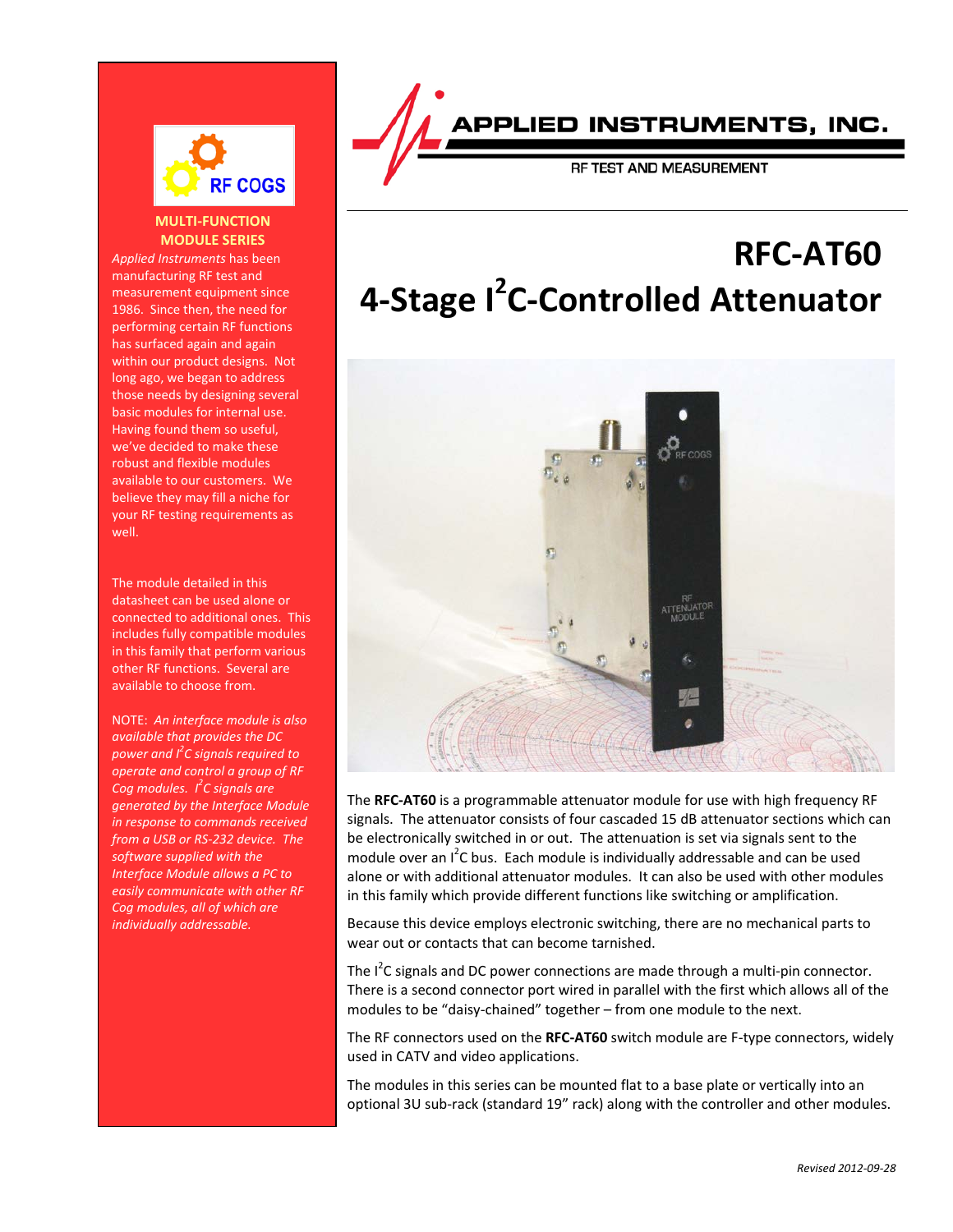### **FEATURES**

- Four cascaded 15 dB attenuators, each electronically switched in or out
- Good high frequency performance to over 1 GHz
- 75 Ohm characteristic impedance
- Good input and output VSWR
- Easily controlled by  $I^2C$
- User-settable I<sup>2</sup>C addresses via readily accessed DIP switches
- Latching relays minimize power requirements
- Rugged construction
- Versatile mounting options
- Readily compatible with other modules in this series enabling a test system to be put together
- $\bullet$  I<sup>2</sup>C controller is available from Applied Instruments that is controllable via USB or RS-232 from a PC

FROM OTHER<br>MODULES

RF IN

 $12C$ 

**AUX** 

 $+12$  VDC IN ADR<br>SW

FUNCTIONAL BLOCK DIAGRAM<br>ATTENUATION MODULE

I/O DEVICE

VOLTAGE<br>REGULATOR

 $-15 dB$   $\rightarrow$  15 dB  $-$  15 dB  $\rightarrow$  15 dB

 $\mathbf{r}$ 

 $+5\lambda$ 

RF OUT

 $12C$ 

**AUX** 

+12 VDC<br>OUT

TO OTHER<br>MODULES

#### **APPLICATIONS**

- Video and cable systems
- Test equipment

### **INCLUDED IN THE RFC-AT60 PACKAGE**

- User/Data Sheet
- RFC-AT60 Module
- Mounting hardware
- Cable assembly for control and DC power connections

## **OPTIONAL ACCESSORIES**

- Interface Module (model RFC-INTF)
- Additional cable assemblies (models RFC-CBLxx)
- Additional RF Cogs<sup>TM</sup> modules
- Sub-rack for mounting into a 19" rack (3U height) (model RFC-RM)

## **ELECTRICAL SPECIFICATIONS**

| ABSOLUTE MAX RATINGS            |                | 15 VDC                                            |  |
|---------------------------------|----------------|---------------------------------------------------|--|
| RECOMMENDED OPERATING CONDITION |                | 12 VDC                                            |  |
| <b>LOAD CURRENT</b>             |                | 10 mA typical                                     |  |
| <b>ATTENUATION</b>              |                | 0, 15, 30, 45, or 60 dB Nominal                   |  |
| <b>OFFSET</b>                   |                | $1.5$ to 2 dB typ.                                |  |
| <b>FLATNESS</b>                 | 5 to 50 MHz    | $\pm$ 1 dB typ. for 0, 15, 30, or 45 dB setting   |  |
|                                 |                | $\pm$ 3.5 dB typ. for 60 dB setting               |  |
|                                 | 50 to 1000 MHz | $\pm$ 0.5 dB typ. for 0, 15, 30, or 45 dB setting |  |
|                                 |                | $± 1$ dB typ. for 60 dB setting                   |  |

#### **MECHANICAL SPECIFICATIONS**

| SIZE.    | Approximately $4 \times 3.5 \times 0.8$ inches or 102 $\times$ 89 $\times$ 20 mm (See drawing) |  |  |
|----------|------------------------------------------------------------------------------------------------|--|--|
| WEIGHT   | $0.6$ lbs. $(270g)$                                                                            |  |  |
| FINISH   | Black powder coating, nickel plating                                                           |  |  |
| MOUNTING | Sub-rack, end, or bottom using #6-32 screws                                                    |  |  |
|          | End or bottom mounting requires removal of front panel                                         |  |  |
|          |                                                                                                |  |  |

#### **ENVIRONMENTAL SPECIFICATIONS**

| OPERATING TEMP | $-20$ °C to +60 °C (-4 °F to +140°F)                                    |
|----------------|-------------------------------------------------------------------------|
| STORAGE TEMP   | $-40\degree$ C to +70 $\degree$ C (-40 $\degree$ F to +158 $\degree$ F) |